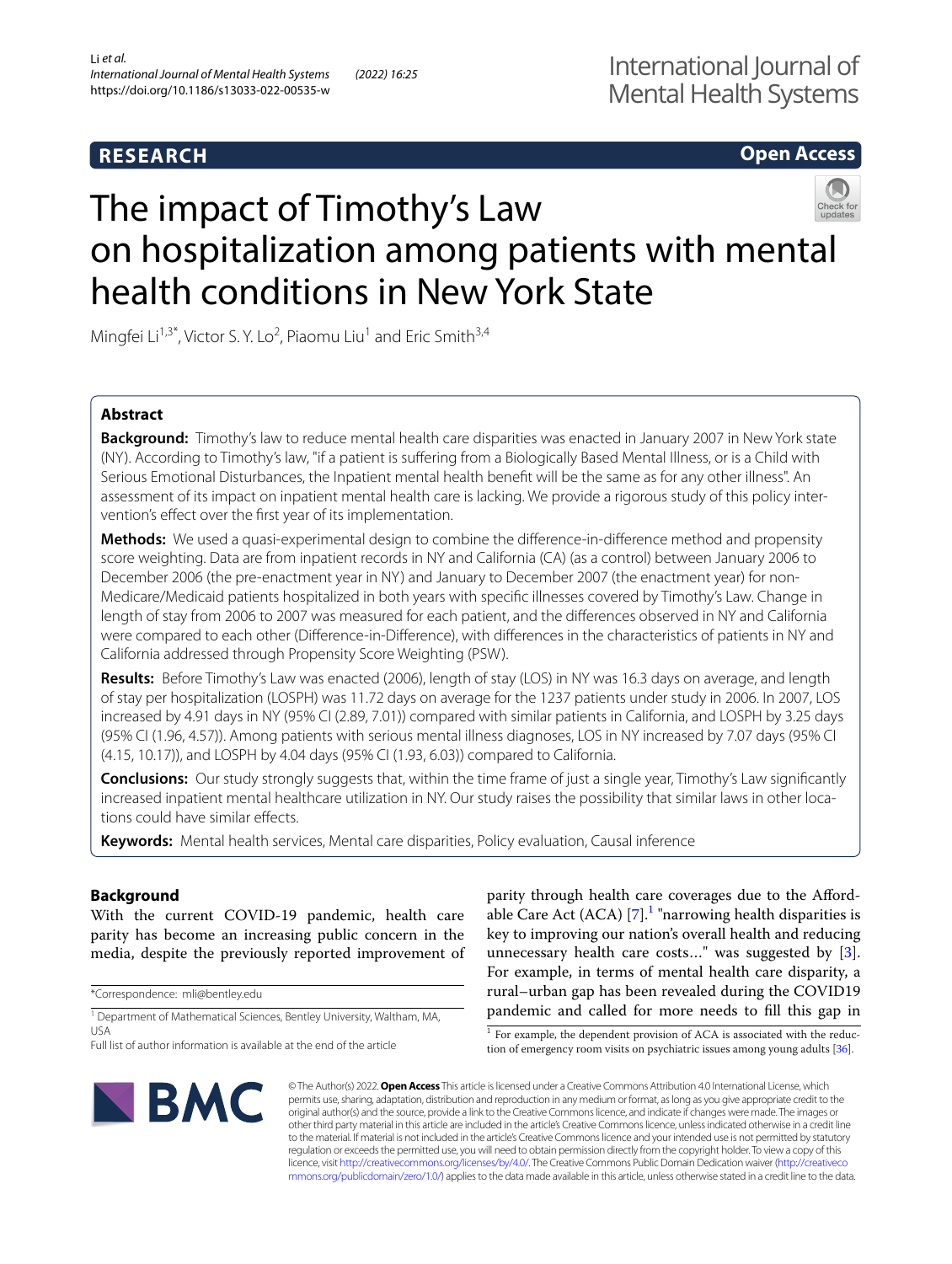$[34]$  $[34]$ . The impact of the pandemic on mental health care access and the disparity of care access among patients' races was reported in [\[19](#page-8-3)]. Reducing mental care disparity needs efective policies, which benefts from a rigorous evaluation of past policies addressing the same issue. Existing studies have focused on the care of children on health status, and on racial or gender groups, such as [[1,](#page-7-1) [13](#page-8-4), [21,](#page-8-5) [26](#page-8-6), [33](#page-8-7)]. One approach to reducing mental health care disparities is to require better health coverage (increase benefts for care and intervention) of mental health conditions from insurance providers [[5,](#page-7-2) [17](#page-8-8)]. According to Healthcare.gov, 'health coverage' refers to "Legal entitlement to payment or reimbursement for your health care costs, generally under a contract with a health insurance company". This coverage issue is one of the important factors of mental care disparity.

"Timothy's Law", which was launched in the state of New York (NY) starting from January 1, 2007, then became permanent in 2009, is intended to reduce mental care disparities in the state. The law was passed in 2006 in response to the death of a NY boy Timothy O'Clair who committed suicide at the age of 12. A potential contributor to the tragedy was that the insurance plan of Timothy's parents failed to provide sufficient coverage to fully address his mental health symptoms.

Timothy's Law ensures the provision of mental health benefts by large group health plans that provide surgical and medical benefits in NY. These plans may not have these coverages since the federal MHPA (The Mental Health Parity Act) in 1996 does not require large group health plans to offer mental health benefits. This means that individuals who sufer from certain mental health illnesses identifed in the statute, such as bipolar disorder, schizophrenia, and severe depression were mandated to receive full parity of health benefts. Patients are now covered with the same limits concerning day and visit benefts, cost-sharing, and other coverage terms that apply under their individual contracts for physical illness and injury. Full parity in large group health plans also included health coverage of children with severe emotional disturbances. For small group health plans, the law requires minimal health coverage for the length of stay of inpatient services and the number of visits of outpatient services. For children with severe emotional disturbances, small group programs were given opportunities to purchase additional health coverage at extra costs, allowing for full parity, as well [\[10\]](#page-8-9).

Although the law's intention was clearly to reduce disparities in care for mental health  $[6]$  $[6]$ , the impact of Timothy's Law has not been thoroughly examined. The NY State Insurance Department [\[8](#page-8-10)] published a study that focused on the cost and efectiveness of the law and found that the law expanded the health coverage of mental health benefits. The study concluded NY's mental health parity depended largely on Timothy's Law [\[8](#page-8-10)]. However, an assessment that evaluates the cause-andefects of the policy on access to care and utilization of mental health services has not been conducted. Understanding the potential causal relationship between Timothy's law and the usage of mental health services is an important question for policymakers and public health researchers.

Our study is a statistical analysis to explore the relationship of Timothy's law on access to care and utilization of mental health services using a causal inference approach: the diference-in-diference method combined with propensity score weighting. Our study contributes to the current evaluation of public policies by demonstrating a statistical framework to assess and quantify causal inferences about the relationships of a policy on its targeted outcomes. In our analysis, we studied the inpatient population who were hospitalized due to the mental health illnesses statutorily identifed by Timothy's Law in the state of New York in 2007. Like other published policy studies [[23,](#page-8-11) [24](#page-8-12), [29,](#page-8-13) [30\]](#page-8-14), we used Length of Stay as the measure of service utilization during hospitalization. We examined the efects of the enactment of Timothy's Law starting January 1, 2007, on the outcomes of the total length of stay (LOS) and average length of stay per hospitalization (LOSPH) for each patient in NY compared to a control group of inpatients in California (CA), who experienced no pronounced changes in mental health policy.

## **Methods**

# **Study population**

We collected all patient-level data with corresponding mental health diseases addressed by Timothy's Law from State Inpatient Databases (SID), Healthcare Cost and Utilization Project (HCUP) [\[14\]](#page-8-15), Agency for Healthcare Research and Quality in both 2006 and 2007 for New York State and California State, based on International Classifcation of Diseases, Ninth Revision (ICD-9) codes: Schizophrenia (including schizoafective) disorders (ICD-9 code 295.x), Major depression (ICD-9 code 296.2,296.3, 311.x), Bipolar disorder ((ICD-9 code 296.4, 296.5, 296.6, 296.7, 296.89), Delusional disorders (ICD-9 code 297.1), Panic disorder (300.01), Obsessive–compulsive disorder (300.3), Bulimia (307.51), Anorexia (307.1) (Additional fle [1](#page-7-4): Table S1). Due to the sample size limitation, we decided to use one year before and after the policy intervention as the pre-period and post-period to examine the efect of this intervention, i.e., 2006 and 2007. Also, since the policy under this study targets private insurance, we focus on patients who used private insurance as their primary payer during hospitalization. After excluding patients who only have mental health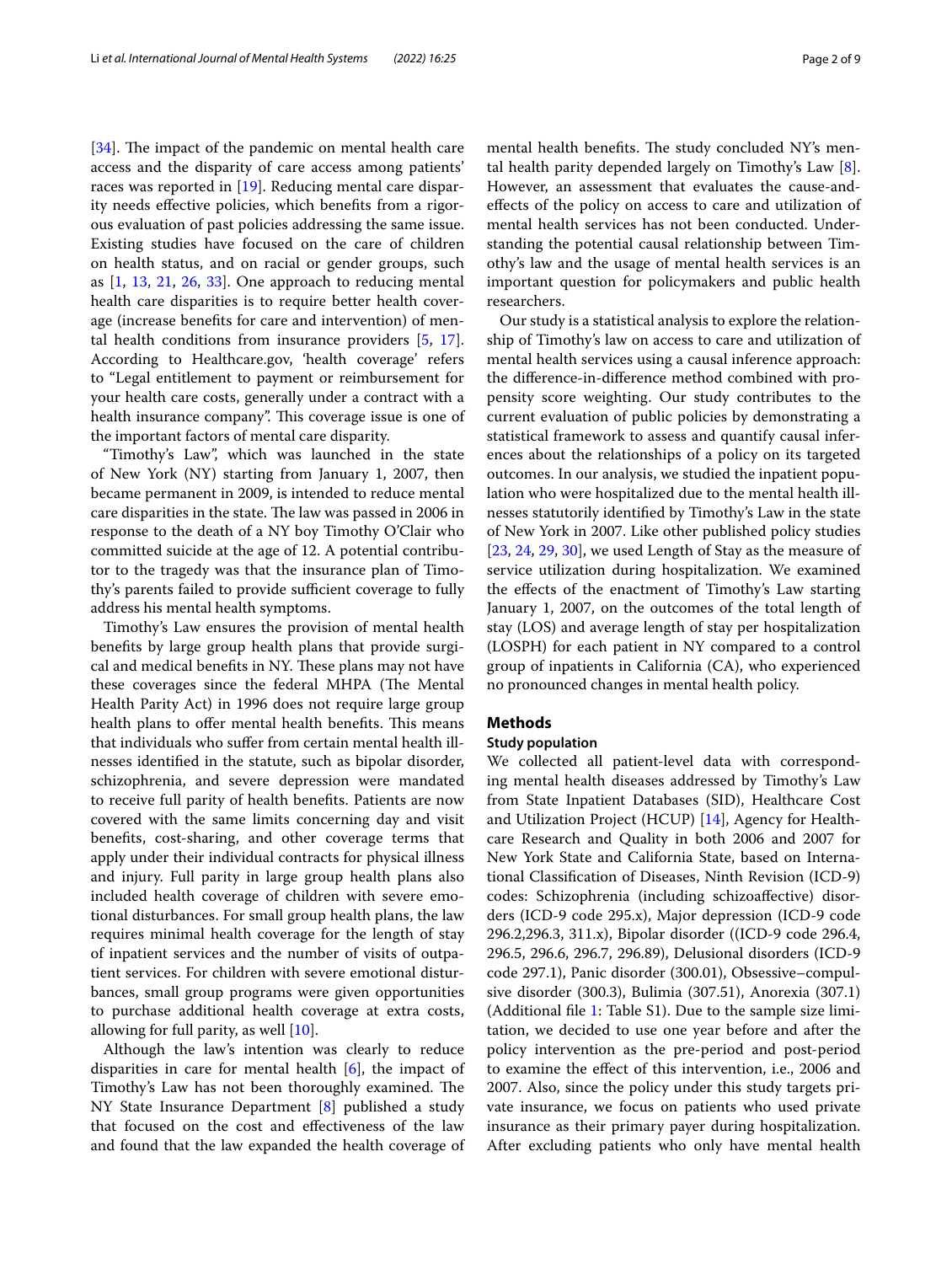hospitalizations in either 2006 or 2007 and patients who did not use any private insurance as the primary payer, such as Medicare, Medicaid, self-pay and others, we have  $N=1237$  patients with mental health disorders from NY and  $N=3028$  from CA (California) who had at least one inpatient hospitalization for mental health conditions in both 2006 and 2007. As a secondary analysis, we also studied the subcohort of patients who sufered from serious mental illness [schizophrenia (295.x), schizoafective disorder (295.7), and bipolar disorder (296.4, 296.5, 296.6, 296.7 and 296.89)] with  $N=620$  in NY and  $N=1,628$  in CA.

# **Hospitalization**

As a proxy for the utilization of the health care services in hospitalization, we use total length of stay (LOS) per patient within the calendar year and length of stay per hospitalization (LOSPH) per patient as the outcome measures in this study. The differences in the outcome between 2006 (pre policy implementation) and 2007 (post policy implementation) were computed and compared between NY (intervention) and CA (control).

## **Demographics and comorbidities**

In all our models, we applied adjustment of demographics (age, sex, race) and baseline comorbidities to control for potential confounding errors. These comorbidities include Asthma, Sleep, Thyroid, Obesity, Tobacco, TBI (Traumatic Brain Injury), Cardiac Dysrhythmia, Cancer, Congestive Heart Failure, Coronary Artery Disease, Diabetes, Hyperlipidemia, Hypertension, Kidney, Liver, Lung, Peripheral Artery Disease, Stroke, Alcohol Dependency, Anxiety, Dementia, PTSD (Post-traumatic stress disorder) and Substance Dependency.

# **Quasi‑experimental study design**

While randomized controlled trials are the gold standard for causal inference, techniques have been developed for drawing causal inferences when randomized trials are not possible or were not done. One powerful causal inference technique is the Diference-in-Diference (DID) method. DID simply starts with a pre/post comparison in the intervention group to examine outcomes before and after the intervention is available. A pre-post comparison allows even unmeasured confounding factors which do not change across the time period examined to be controlled since each patient is compared with themselves (e.g., their genetics, family, and past history before the time periods that are compared will be identical). To control for large-scale secular trends (e.g., a tendency for length of stay in the United States to shorten over time), a similar pre/post diference is calculated for a control location. The control location in this study was California, a state that had already passed a law similar to Timothy's law years earlier. Although California had a similar policy already before the study period, it didn't have a similar policy intervention at the same period. Thus, we use it as a control group in this study and used a patient-level DID approach to estimate the efect of the policy's intervention in New York. We include a more detailed mathematical explanation in the Additional fle [1](#page-7-4): Appendix.

The DID calculation involves the difference between those two diferences seen within each sample, see [\[2,](#page-7-5) [16](#page-8-16)], and [[11](#page-8-17)]. While the DID can control for some unmeasured confounding, which is a powerful attribute, it does depend on the assumption that without the intervention, utilization would change to the same amount as it did for the control group (CA patients). The control group does not necessarily need to be similar to the intervention group, as long as the "parallel trend" assumption is met, although this can never be known with certainty. To improve the likelihood of meeting the "parallel trend" assumption, we integrated DID with another approach often used to improve causal inferences in nonrandomized studies, Propensity Score Weighting (PSW). Propensity Score Weighting can balance samples across a large number of measured covariates [\[15,](#page-8-18) [18](#page-8-19), [20](#page-8-20), [22](#page-8-21), [27\]](#page-8-22). Although PSW and its variants are widely popular in social sciences and medical sciences due to its practicality, to be fully valid, PSW does require the assumption that all confounders are observable and available (which also cannot be known with certainty). By combining DID and PSW, both approaches can help complement each other and improve the validity of nonrandomized comparisons even if assumptions are not perfectly met. This approach of combining PSW and DID methods has been used to evaluate the impacts of health insurance payment innovations [[32\]](#page-8-23), sleep quality [[9\]](#page-8-24), the impact of Medicare & Medicaid policies on diabetes readmission rates [\[25](#page-8-25)], health care utilization and costs associated with Traumatic Brain Injuries among US Veterans [\[31](#page-8-26)], changes in service utilization for youths [[12\]](#page-8-27), home visit for newborns [[35\]](#page-8-28), and diabetes medication adherence [[37\]](#page-8-29). In our study, we apply a similar approach to study the efect of Timothy's Law's impact on inpatient health service utilization.

# **Statistical analysis**

Using the general method described above, we examined the outcomes of LOS and LOSPH. First, we extracted the mental health patients who had a mental health hospitalization record and chose private insurance as the primary payer in both 2006 and 2007 in NY or CA. Then, we computed the total days of hospitalization for each patient to be his/her LOS, and used this LOS divided by the total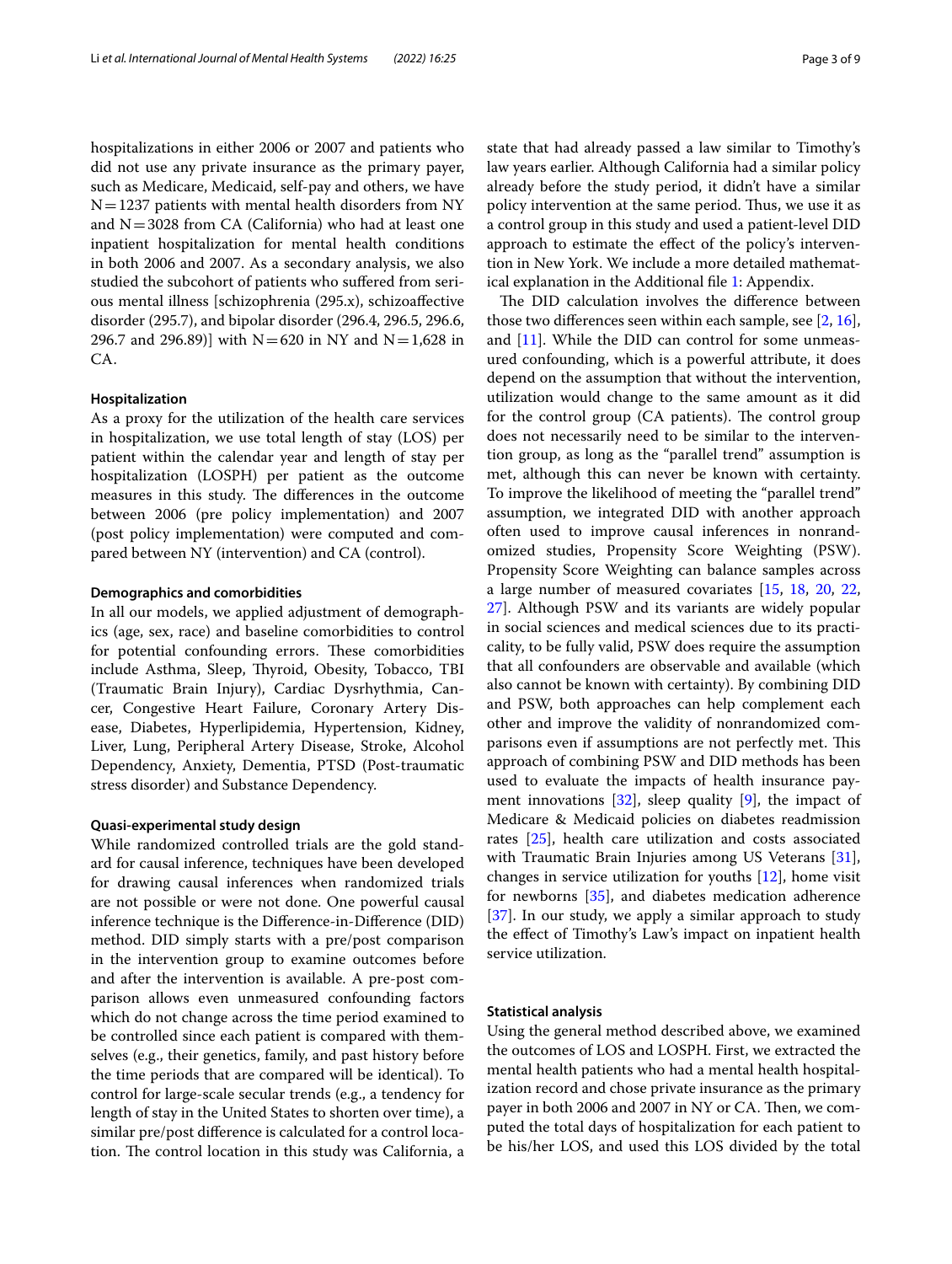number of hospitalizations in each calendar year to be this patient's LOSPH. Then, for each patient, we computed the LOS diference and LOSH diference between 2006 and 2007.

In order to improve our comparison between the state that received the intervention in 2007 (NY) and the state that did not (CA), we sought to balance the patient characteristics of intervention (NY) and control groups (CA) and thus improve control for potential confounders. We used both patients' demographic information (age, sex, race) and selected comorbidities at baseline in the PSW model to compute the propensity scores, which were used to adjust the fnal DID model to estimate the efect of Timothy's Law. This approach minimizes the chance of mis-estimating the intervention efect due to diferences in confounders between the two patient samples. SAS PROC CAUSALTRT is used to estimate the Average Intervention Efect on the Treated (ATT) using inverse probability weighting (IPW). In our case, this efect (ATT) is the average intervention efect of this policy in the state of New York, i.e., the average diference in outcome between having Timothy's Law and not having the law in New York.

# **Results**

New York State had 1,237 patients hospitalized in both 2006 and 2007 because of their mental health problems listed by Timothy's Law, while 3,028 patients met this criterion in California (Table [1](#page-4-0)). Comparing these two states, the patient sample in California was slightly younger, had a higher prevalence of males, and more patients self-identifying as having Hispanic ethnicity and fewer patients self-identifying as African American. Table [1](#page-4-0) also shows that after PSW, differences in all the patient characteristics were decreased between the NY and CA samples, based on the commonly used standardized mean difference (SMD) measure [[38\]](#page-8-30).

In Table [2,](#page-5-0) we compare the difference of total hospitalization time for each patient's hospital stays in 2006 versus 2007. The NY patients' total hospital stays for mental illness averaged 5.14 days longer in 2007 than in 2006 (95% CI (3.52, 6.76), p-value < 0.0001) after Timothy's law was implemented (Table [2\)](#page-5-0). The California patients' hospital stays increased on average only 0.73 days in 2007 compared to 2006 (95% CI  $(0.021, 1.44)$ , p-value = 0.044). We also estimated the LOSPH (total Length of Stay divided by the number of hospitalizations) and reported the difference between 2006 and 2007 in Table [2.](#page-5-0) The NY patients received 4.01 (95% CI (2.85, 5.16), p-value < 0.0001) more days per hospitalization compared with 2006, while CA patients' care was 0.79 days (95% CI (0.36, 1.22),

 $p$ -value  $= 0.0003$ ) longer per hospitalization compared with the previous year (Table [2\)](#page-5-0). Even greater changes were observed in LOS and LOSPH in our secondary analysis of patients with Severe Mental Illness (Table [2](#page-5-0)).

Using PSW to balance our two samples on both demographic information and patients' comorbidities prior to calculating the Difference-in-Difference, we were able to estimate the effect of Timothy's Law (Table [3\)](#page-5-1) for NY compared with the control group (CA) on both total length of stay (LOS) and the LOSPH. The estimated effect is 4.91 more days in total LOS with 95% CI (2.89, 7.01) from the bootstrap method and p-value < 0.0001, which is statistically significantly higher than that in the control group (CA). Similarly, the estimated effect of Timothy's Law on LOSPH is 3.25 more days per hospitalization compared with the control group, with 95% CI (1.94, 4.57) and p-value < 0.0001. This indicates the significant impact of Timothy's law on providing more inpatient care on mental health patients who were covered by private insurance. The result for patients with severe mental health illness is consistent with the above. The estimated effect on total LOS was 7.07 days with 95% CI (4.15, 10.17) and p-value < 0.0001. For the LOSPH, this estimated effect was 4.04 days with 95% (1.93, 6.03) and  $p$ -value = 0.0002. Both effects were statistically significant compared with the control group. All 95% CIs were obtained from the bootstrapping process.

In this study, we integrated Propensity Score Weighting (PSW) and Difference-in-Difference (DID) approaches to study the policy intervention, and the latter assumes that the intervention and control groups would have followed the same trend (e.g., increasing or decreasing) if the intervention group did not receive the intervention. When something other than the intervention changes in one group but not the other, it will be a violation of the DID assumption. This is an assumption that cannot be formally tested. Nevertheless, we examined the monthly rates of change in length of stay over the year 2006 in both states, and between 2006 and 2007 in California, and the evidence suggested that the two states have similar changes in 2006. The trends of CA and NY in 2006 have no significant difference with a  $p$ -value  $= 0.42$ . Also, the slopes of CA in 2006 and 2007 have no significant difference with a p-value =  $0.89$  (Table [2](#page-5-0)). At a minimum, the DID changes we observed were driven almost entirely by large changes in NY's LOS and LOSPH, rather than from changes occurring in CA (in which LOS and LOSPH were relatively consistent between 2006 and 2007) (Additional file [1:](#page-7-4) Table S2).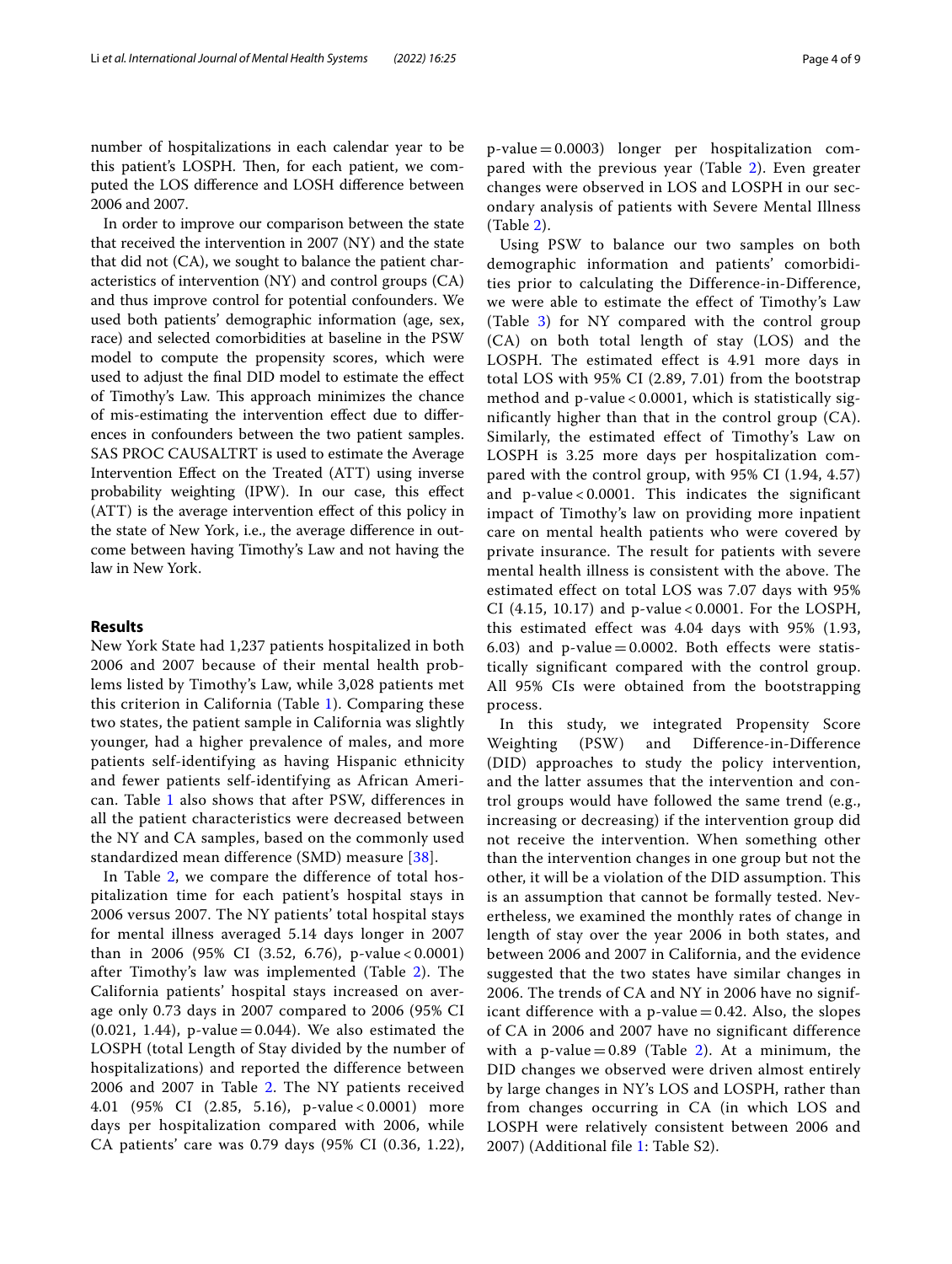# **Before PSW After PSW NY CA NY CA 2006, N**=**1237 2006, N**=**3028 2006, N**=**1211 2006, N**=**2345 Variables Mean STD Mean STD SMD Mean STD Mean STD SMD** Age 39.16 14.93 37.68 14.35 0.101 38.37 14.75 38.42 14.06 −0.003 Length of stay 16.73 18.73 14.12 15.96 0.150 16.06 17.98 14.71 16.74 0.078 Length of stay per hospitalization 11.72 13.17 8.52 8.27 0.291 11.19 12.24 8.63 8.49 0.243 count % count % count % count % Race or ethnicity White 966 79.8% 1838 78.4% 0.034 963 79.38% 1838 78.38% 0.025 Black 147 12.1% 148 6.3% 0.202 98 8.08% 148 6.31% 0.069 Hispanic 45 3.7% 269 11.5% −0.298 105 8.67% 269 11.47% −0.093 Asian or pacifc Islander 21 1.7% 56 2.4% −0.049 25 2.07% 56 2.39% -0.022 Native American 4 0.3% 2 0.1% 0.045 2 0.18% 2 0.09% 0.025 Other 28 2.31% 32 1.36% 0.071 20 1.63% 32 1.36% 0.022 Female 760 61.4% 1682 55.5% 0.120 776 64.1% 1484 63.3% 0.017 Bipolar 448 36.2% 1133 37.4% −0.025 436 36.0% 882 37.6% −0.033 Schizophrenia 263 21.3% 616 20.3% 0.025 231 19.1% 457 19.5% −0.010 Depression 513 41.5% 1255 41.4% 0.002 515 42.5% 992 42.3% 0.004 Asthma 43 3.5% 154 5.1% −0.079 67 5.51% 121 5.17% 0.015 Sleep 3 0.2% 45 1.5% −0.142 19 1.57% 24 1.02% 0.049 Thyroid 33 2.7% 106 3.5% −0.046 39 3.20% 81 3.46% −0.014 Obesity 28 2.3% 130 4.3% −0.112 48 4.00% 92 3.94% 0.003 Tobacco 36 2.9% 182 6.0% −0.151 68 5.60% 132 5.61% 0.000 TBI 1 0.1% 2 0.1% 0.000 1 0.11% 2 0.09% 0.006 Cardiac dysrhythmia 14 1.1% 15 0.5% 0.067 9 0.75% 18 0.75% 0.000 Cancer 3 0.2% 4 0.1% 0.026 1 0.11% 2 0.09% 0.006 Congestive heart failure 4 0.3% 4 0.1% 0.045 3 0.23% 6 0.25% −0.004 Coronary artery disease 15 1.2% 13 0.4% 0.090 9 0.76% 19 0.81% −0.006 Diabetes 61 4.9% 99 3.3% 0.081 47 3.86% 94 3.99% −0.007 Hyperlipidemia 38 3.1% 112 3.7% −0.033 43 3.51% 86 3.66% −0.008 Hypertension 82 6.6% 249 8.2% −0.061 99 8.21% 190 8.09% 0.004 Kidney 4 0.3% 4 0.1% 0.045 3 0.25% 6 0.24% 0.002 Liver 2 0.2% 5 0.2% 0.000 3 0.28% 5 0.21% 0.014 Lung 60 4.9% 186 6.1% −0.053 80 6.60% 150 6.38% 0.009 Peripheral artery disease  $1$  0.1% 1 0.0% 0.045 1 0.06% 1 0.06% 0.000 Stroke 1 1 0.1% 3 0.1% 0.000 1 0.08% 3 0.11% −0.010 Alcohol dependency 113 9.1% 392 12.9% −0.122 144 11.88% 292 12.45% −0.017 Anxiety 74 6.0% 202 6.7% −0.029 80 6.64% 161 6.86% −0.009 Dementia 1 0.1% 2 0.1% 0.000 1 0.06% 2 0.08% −0.008 PTSD 35 2.8% 112 3.7% −0.051 40 3.31% 89 3.78% −0.025 Substance dependency 109 8.8% 314 10.4% −0.054 126 10.37% 239 10.18% 0.006

# <span id="page-4-0"></span>**Table 1** Descriptive characteristic of the two samples at baseline before and after PSW

# **Discussion**

In this study, we used the patient-level data from the HCUP State inpatient databases for NY and CA to evaluate the potential causal relationship of Timothy's Law and mental health patients in NY, who are the target benefciaries of this policy. To estimate this efect, we employed an integrated, individual-level pre-post design, Propensity Score Weighting (PSW), and the Diferencein-Diference (DID) method on mental health patients' hospitalization in 2006 and 2007. Through our analysis,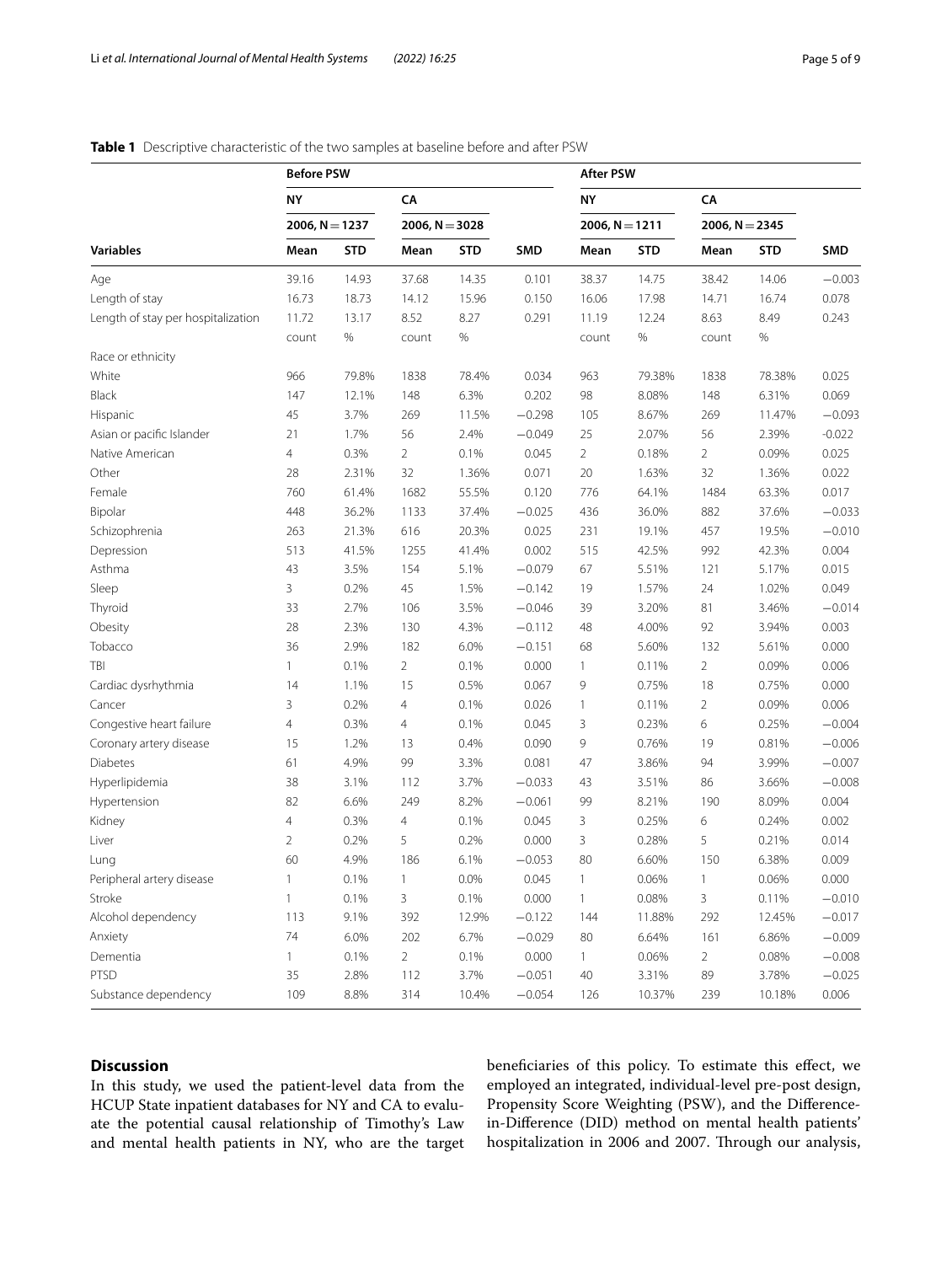<span id="page-5-0"></span>**Table 2** Diference in Length of stay (LOS) and Length of stay per hospitalization (LOSPH) by State, 2007 compared to 2006 for Mental health illnesses covered by Timothy's Law, prior to propensity-score weighting

| All mental health illnesses covered by Timothy's Law                       |                         |                |          |                                                                              |                |                |         |  |  |  |  |  |
|----------------------------------------------------------------------------|-------------------------|----------------|----------|------------------------------------------------------------------------------|----------------|----------------|---------|--|--|--|--|--|
| New York, $N = 1237$ ,<br>LOS of $2006 = 16.73$<br>LOSPH of $2006 = 11.72$ |                         |                |          | California, $N = 3028$ ,<br>LOS of $2006 = 14.12$<br>LOSPH of $2006 = 18.52$ |                |                |         |  |  |  |  |  |
| Mean                                                                       | <b>Std Dev</b>          | 95% CI of mean | p-value  | Mean                                                                         | <b>Std Dev</b> | 95% CI of mean | p-value |  |  |  |  |  |
| 5.14                                                                       | 29.06                   | (3.52, 6.76)   | < 0.0001 | 0.73                                                                         | 19.93          | (0.02, 1.44)   | 0.044   |  |  |  |  |  |
| 4.01                                                                       | 20.69                   | (2.85, 5.16)   | < 0.0001 | 0.79                                                                         | 12.00          | (0.36, 1.22)   | 0.0003  |  |  |  |  |  |
|                                                                            |                         |                |          |                                                                              |                |                |         |  |  |  |  |  |
| New York, $N = 620$<br>LOS of $2006 = 18.82$<br>$LOSPH of 2006 = 13.70$    |                         |                |          | California, $N = 1628$ ,<br>LOS of $2006 = 15.92$<br>LOSPH of $2006 = 9.79$  |                |                |         |  |  |  |  |  |
| Mean                                                                       | <b>Std Dev</b>          | 95% CI of mean | p-value  | Mean                                                                         | <b>Std Dev</b> | 95% CI of mean | p-value |  |  |  |  |  |
| 6.52                                                                       | 32.48                   | (3.95, 9.08)   | < 0.0001 | 0.74                                                                         | 21.81          | $(-.32, 1.80)$ | 0.1735  |  |  |  |  |  |
| 4.91                                                                       | 23.75                   | (3.04, 6.78)   | < 0.0001 | 1.05                                                                         | 14.23          | (0.36, 1.75)   | 0.0028  |  |  |  |  |  |
|                                                                            | Severe mental illnesses |                |          |                                                                              |                |                |         |  |  |  |  |  |

dif\_LOS=LOS of 2007-LOS of 2006; dif\_LOSPH=LOSPH of 2007-LOSPH of 2006

<span id="page-5-1"></span>**Table 3** Policy intervention effect on length of stay and length of stay per hospitalization (PS weighted difference-in-difference)

| All mental health illnesses covered by Timothy's Law |                         |                            |       |         |                                            |                  |               |          |  |  |  |  |
|------------------------------------------------------|-------------------------|----------------------------|-------|---------|--------------------------------------------|------------------|---------------|----------|--|--|--|--|
| Outcome variable<br>Parameter<br>Intervention        |                         | Total length of Stay (LOS) |       |         | Length of stay per hospitalization (LOSPH) |                  |               |          |  |  |  |  |
|                                                      | <b>Estimate</b><br>5.23 | <b>Bootstrap</b><br>95% CI |       | p-value | <b>Estimate</b>                            | Bootstrap 95% CI |               | P-value  |  |  |  |  |
|                                                      |                         | 3.64                       | 6.86  | < .0001 | 3.99                                       | 2.87             | 5.2           | < .0001  |  |  |  |  |
| Control                                              | 0.31                    | $-0.81$                    | 1.58  | 0.58    | 0.74                                       | 0.13             | 1.37          | 0.0146   |  |  |  |  |
| Policy's effect (ATT)                                | 4.91                    | 2.89                       | 7.01  | < .0001 | 3.25                                       | 1.96             | 4.57          | < .0001  |  |  |  |  |
| Severe mental health illnesses                       |                         |                            |       |         |                                            |                  |               |          |  |  |  |  |
| Parameter                                            | <b>Estimate</b>         | <b>Bootstrap</b><br>95% CI |       | p-value | <b>Estimate</b><br>CI                      |                  | Bootstrap 95% |          |  |  |  |  |
| Intervention                                         | 6.63                    | 4.17                       | 9.32  | < .0001 | 3.14                                       | 6.79             | 3.14          | < 0.0001 |  |  |  |  |
| Control                                              | $-0.44$                 | $-2.09$                    | 1.04  | 0.5678  | $-0.47$                                    | 1.83             | $-0.47$       | 0.0746   |  |  |  |  |
| Policy's effect (ATT)                                | 7.07                    | 4.15                       | 10.17 | < .0001 | 1.93                                       | 6.03             | 1.93          | 0.0002   |  |  |  |  |

The results were adjusted by age, race, sex, and all comorbidities

we identifed a signifcant, potentially causal relationship of Timothy's Law and the outcome measure(s) of length of stay for inpatient mental health care. This study also provides an example of how causal inference can be employed in policy evaluation. The statistical tools under the causal-inference paradigm in our work can be applied to a broad range of policy evaluations, especially those involving policies with discrete implementation dates.

The inpatient length of stay has been used as an outcome measure for previous health policy studies. For example, [\[28\]](#page-8-31) studied multiple inpatient outcomes, including length of stay for emergency department utilization. [[30](#page-8-14)] found that the LOS in the emergency room was infuenced by patient's self-pay status, which is related to insurance coverage. Similarly, [\[24\]](#page-8-12) also found that patients with mental health conditions in Massachusetts had LOS that varied by insurance coverages. [\[29\]](#page-8-13) studied the length of stay in heart failure in US and Canada after the Hospital Readmissions Reduction Policy implemented from 2010. They found no association between the change of length of stay in heart failure and this policy. [\[23\]](#page-8-11) also examined the factors associated with length of stay in mental health services in London, UK, through multiple regressions and found demographic factors, such as gender and race, and diferent mental health diagnoses have a signifcant association with length of stay.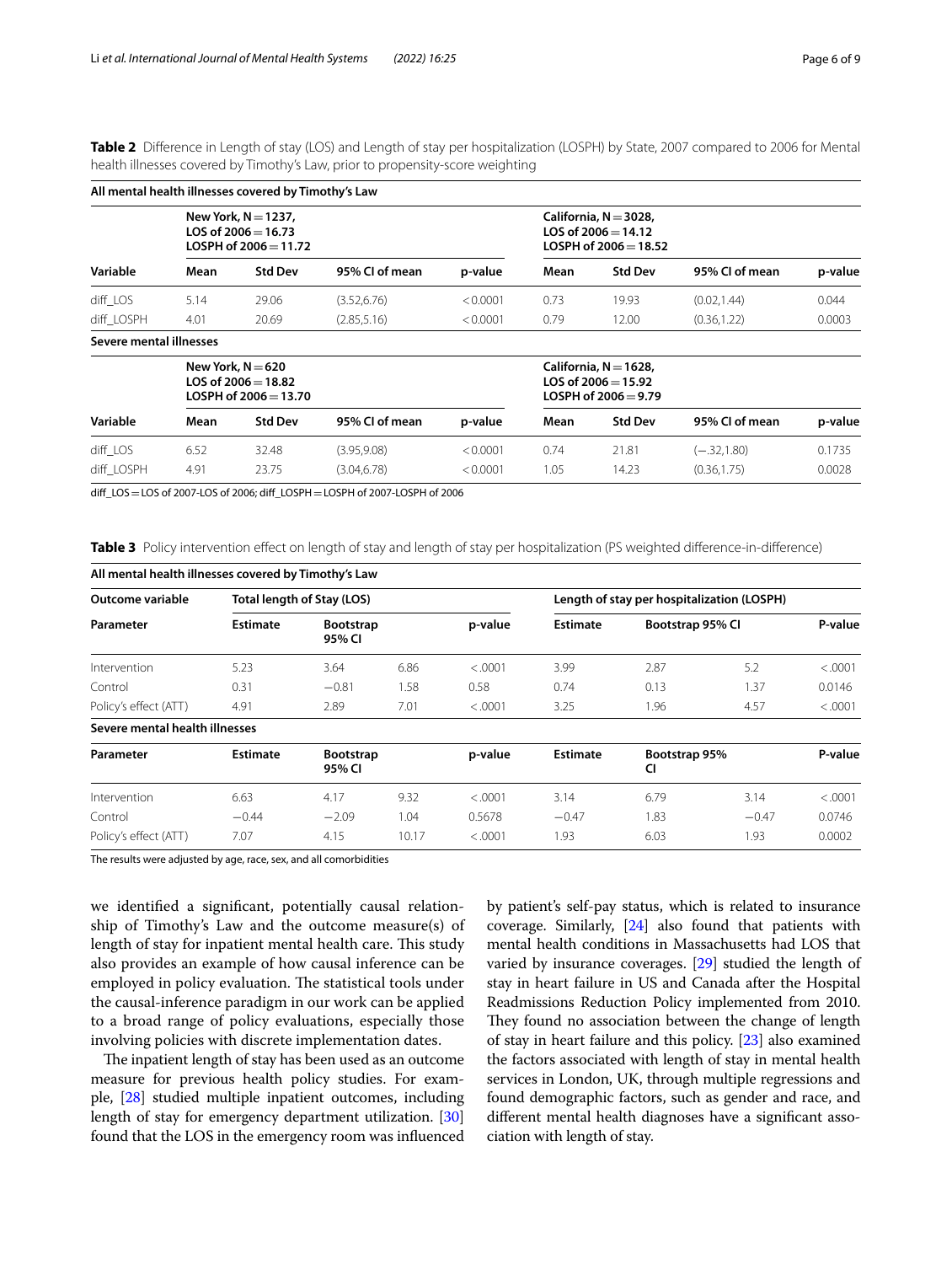However, there are no published studies evaluating the impact of Timothy's Law policy intervention on patient outcomes, such as on inpatient hospitalization in New York state. We sought to advance the rigor of studies of mental health policy by applying three complementary methods (an individual-level pre-post, diferencein-diference design and propensity score weighting) to increase the likelihood of minimizing the impact of confounding and making valid causal inferences about the efect of Timothy's Law.

For the outcome measures of our study, we adjusted patients' demographic information and comorbidities at baseline and found that Timothy's Law signifcantly increased the inpatient care utilization of mental health patients in terms of both LOS and LOSPH. The changes we observed after the enactment of Timothy's Law (compared with the control group), which involved more than a 25% increase in overall length of stay across the year and of length of stay per hospitalization, are both statistically and clinically signifcant.

Although the intention of the Mental Health Parity Act of 1996 and the Mental Health Parity and Addiction Equity Act of 2008 (MHPAEA), and the ACA are to signifcantly improve the health coverage of and access to mental health services, it is not clear how thoroughly this goal has been achieved, [\[4](#page-7-6)]. As just one example, our study demonstrated that a law (Timothy's Law) enacted after the MHPA (The Mental Health Parity Act) of 1996 still was able to have a dramatic impact on health service use, implying the 1996 MHPA on its own did not resolve disparities in NY state. It is possible that further study of the ways in which Timothy's Law complemented or extended these federal laws to enhance inpatient mental healthcare utilization may help reveal approaches to further improve mental healthcare parity and utilization.

Our study, just like any nonrandomized study of an intervention, has a number of limitations. Since we were limited to nonrandomized (i.e., observational) data concerning the impact of Timothy's Law, insufficient control of confounding is always possible. However, a strength of our study is that we applied a combination of causal inference techniques in an effort to limit any residual confounding to a minimum. First, our pre-post design removes the efects of fxed confounders (e.g., a patients' race, genetics, childhood and developmental history, family history, and) on our estimates. Second, because we chose a narrow time window for our comparison (one year compared to the immediately preceding year), even time-varying confounders that did not vary within the period of those 2 years would be expected to be partly or fully controlled (e.g., mental illness severity up until 2006, physical illness severity up until 2006, etc.).

Third, to control for secular trends (a factor external to an individual patient's characteristics) that could bias our results, such as an overall trend to shorten or lengthen inpatient length of stay, we adopted a Diference-in-Difference design. As pointed out above, ongoing implementation of initiatives such as the MHPA in 1996, or general economic factors, may infuence measures such as length of stay. The effectiveness of this method to address secular trends depends on the degree to which the comparison state, California, has a parallel trend to New York in length of stay. This can never be determined with certainty since it is impossible to observe what the trend would have been in New York State without the intervention, but we did perform some suggestive analyses that indicated the trend in length of stay month-to-month over the 2006 year was in the same direction in New York state and California and not signifcantly diferent  $(p=0.42)$ . Furthermore, the change we observed in 2007 in California in Length of Stay was>6% of the change seen in New York state, suggesting that secular trends were modest and that the vast majority of the change in length of stay observed in New York state in 2007 was due to the efect of Timothy's Law. We also chose California not only because it had no large-scale policy changes, to our knowledge, concerning mental health patients during our study, but it also had passed a law similar to Timothy's Law years prior, meaning that local initiatives (e.g., at the hospital level) were less likely to produce large changes in length of stay. It is possible, however, that use of a diferent comparison group than California patients, or use of multiple comparison groups, would have further strengthened our study.

Fourth, to address the possibility of secular changes within particular subsets of our sample, we used propensity score weighting to balance the New York state and California patients. The PSW weighting also helps prevent the estimated changes in length of stay from differing due to diferent patient characteristics between the two samples by balancing those characteristics across the two samples. Our PSW worked very well, achieving 68% reduction, on average in the standardized mean diferences observed in patient characteristics between New York and California prior to PSW. (For example, patients with Hispanic ethnicity in California were over 3 times of those in the New York state prior to PSW, but after PSW, this diference was reduced so that the California sample had only 32% higher than that of New York in terms of Hispanic %). However, no method can be expected to completely remove diferences in patient characteristics in all circumstances, debates exist on whether Propensity score weighting or other propensity score methods more reliably minimize confounding, and the PSW technique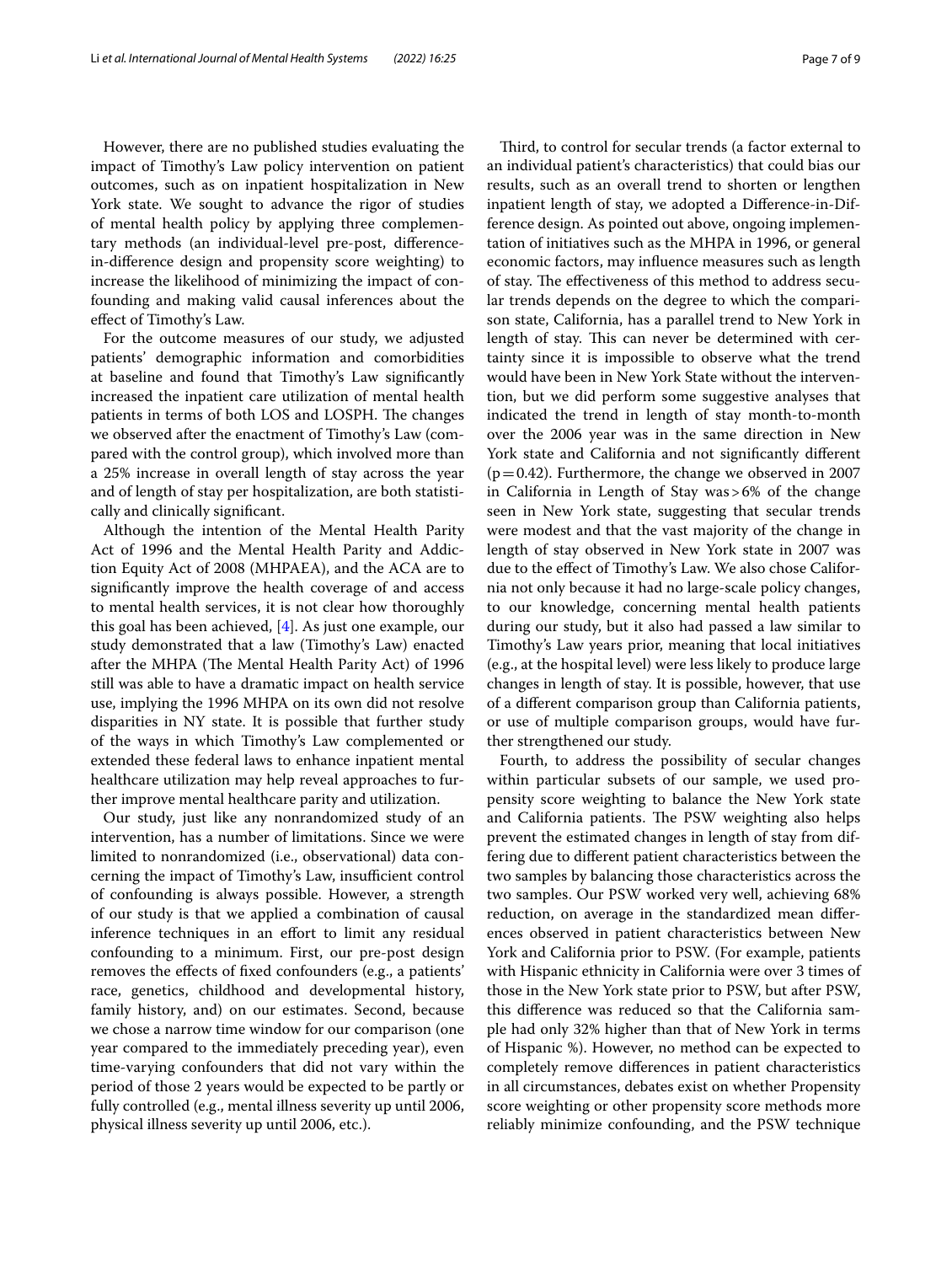is not able to balance the two samples on unmeasured factors, however.

Other study limitations relate to external validity (generalizability) and data limitations. First, because we used a patient-specifc pre-post diference in length of stay as our outcome measure, we only evaluate the efect of Timothy's Law on patients who were hospitalized both in 2006 and 2007. We are unable to make inferences concerning its impact on patients who were just hospitalized in 2007, the year the Law took effect, but not 2006. Second, we only examined patients who were privately insured; thus, our results may not generalize to patients with other insurance. Furthermore, we classifed patients as privately insured based on the primary payer listed in their inpatient records. This designation may have been in error sometimes, leading to some degree of misclassification of our study sample. Third, due to the limitation of data, we were not able to adjust for the patient's living status, such as living alone. Similarly, due to the sample size limitation, we were able to use only one year period as the post period after the policy intervention. Finally, we were unable to examine the impact of Timothy's Law on outpatient care, due to the limitation of our data.

# **Conclusion**

In summary, using multiple causal inference approaches, our study provides strong evidence that a state-level initiative, Timothy's Law, did signifcantly increase the inpatient care utilization of the mental health patients in New York state who were covered by private insurance. Our study also suggests that the potential causal efect of this intervention and other similar health policy interventions can be meaningfully evaluated through causal inferences approaches such as those we have applied in this study.

#### **Abbreviations**

US: The United States; UK: The United Kingdom; NY: New York State of United States; CA: California State of United States; PSW: Propensity score weighting; LOS: Length of Stay; LOSPH: Length of stay per hospitalization; CI: Confdence interval: ACA: The affordable care act, the comprehensive health care reform law enacted in March 2010 (sometimes known as ACA, PPACA, or "Obamacare").; MHPA: The mental health parity act of 1996; MHPAEA: The Paul wellstone and pete domenici mental health parity and addiction equity act of 2008; HCUP: Healthcare cost and utilization project; SID: State inpatient databases; ICD-9: International classifcation of diseases, ninth revision.; TBI: Traumatic brain injury; PTSD: Post-traumatic stress disorder; DID: Diference-in-diference method; ATT: Average intervention efect on the treated; IPW: Inverse probability weighting; SMD: Standardized mean diference.

# **Supplementary Information**

The online version contains supplementary material available at [https://doi.](https://doi.org/10.1186/s13033-022-00535-w) [org/10.1186/s13033-022-00535-w.](https://doi.org/10.1186/s13033-022-00535-w)

<span id="page-7-4"></span>**Additional fle 1: Table S1.** ICD-9 code list for all diseases **Table S2** Trends of monthly LOS in NY in 2006, and CA in 2006 and 2007

## **Acknowledgements**

We would like to appreciate the technical support we received from HCUP, Bentley ATC, and Bentley library.

#### **Author contributions**

M. Li carried out all the data analysis and prepared the manuscript draft. V.S.Y. Lo prepared the statistical method section and literature review. P. Liu prepared all the literature reviews on policy reviews. E. Smith provided all the clinical input, helped with literature reviews. All authors reviewed the manuscript. All authors read and approved the fnal manuscript.

## **Funding**

No funding was received for conducting this study.

#### **Availability of data and materials**

The data used in this study is not publicly available since any data usage or access needs HCUP approval. Data are available from the authors upon reasonable request and with the permission of HCUP.

#### **Declarations**

#### **Ethics approval and consent to participate**

This study is a retrospective study. The study proposal was reviewed approved by Healthcare Cost and Utilization Project (HCUP) for data application. The data was from the HCUP SID database. Bentley University's IRB has determined this project to be exempt from review as it is non-human subject research. It is understood that the research involves an existing database that has been de-identifed, and due to the retrospective nature of the study, the informed consent from the participants is exempted from the Bentley University's IRB. In this study, all methods were carried out in accordance with relevant guidelines and regulations.

#### **Consent for publication**

Not applicable since this study used de-identifed secondary data.

#### **Competing interests**

The authors have no conficts of interest to declare that are relevant to the content of this article. No human subjects or animals were involved in this study.

#### **Author details**

<sup>1</sup> Department of Mathematical Sciences, Bentley University, Waltham, MA, USA. <sup>2</sup> Workplace Investing, Fidelity Investments, Boston, MA, USA. <sup>3</sup> Center for Healthcare Organization and Implementation Research (CHOIR), Bedford VA Healthcare System, Bedford, MA, USA. <sup>4</sup>Departments of Psychiatry and Population and Quantitative Health Sciences, University of Massachusetts Medical School, Worcester, MA, USA.

## Received: 10 February 2022 Accepted: 3 May 2022 Published online: 21 May 2022

#### **References**

- <span id="page-7-1"></span>Alegria M, Perez DJ, Williams S. The role of public policies in reducing mental health status disparities for people of color. Health Af. 2003;22(5):51–64.
- <span id="page-7-5"></span>2. Angrist JD, Pischke JS. Mostly harmless econometrics. Princeton: Princeton University Press; 2008.
- <span id="page-7-0"></span>3. Artiga S, Orgera K, Pham O. Disparities in health and health care Five key questions and answers. Kaiser Family Foundation; 2020.
- <span id="page-7-6"></span>4. Baumgartner JC, Aboulafa GN, McIntosh A. The ACA at 10: How Has It Impacted Mental Health Care?. To the Point 31–2.
- <span id="page-7-2"></span>5. Block EP, Xu H, Azocar F, Ettner SL. The mental health parity and addiction equity act evaluation study: child and adolescent behavioral health service expenditures and utilization. Health Econ. 2020;29(12):1533–48.
- <span id="page-7-3"></span>6. Busching D, Kapochunas S. Timothy's law: introducing New York to Mental Health Parity. Hofstra Lab Emp LJ. 2007;25:601.